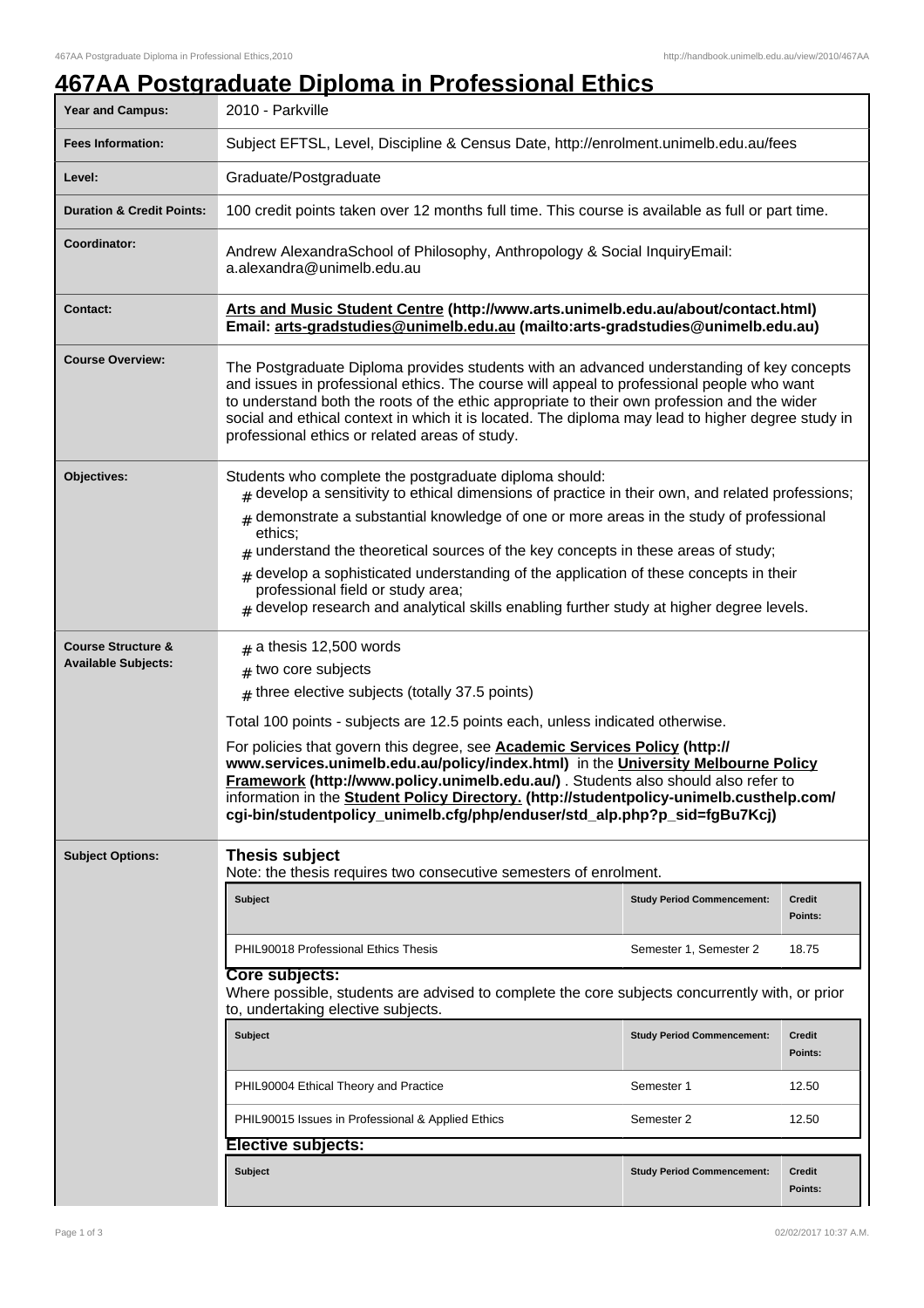|                                                   | PHIL90010 Global Justice                                                                                                                                                                                                                                                                                                                                                                                                                                                                                                                                                                                    | Semester 1                        | 12.50                    |
|---------------------------------------------------|-------------------------------------------------------------------------------------------------------------------------------------------------------------------------------------------------------------------------------------------------------------------------------------------------------------------------------------------------------------------------------------------------------------------------------------------------------------------------------------------------------------------------------------------------------------------------------------------------------------|-----------------------------------|--------------------------|
|                                                   | PHIL90005 Applied Ethics: Directed Research                                                                                                                                                                                                                                                                                                                                                                                                                                                                                                                                                                 | Semester 1, Semester 2            | 12.50                    |
|                                                   | CRIM90002 Testimony and Ethics                                                                                                                                                                                                                                                                                                                                                                                                                                                                                                                                                                              | September                         | 12.50                    |
|                                                   | PHIL20018 Ethical Dilemmas in Life and Society                                                                                                                                                                                                                                                                                                                                                                                                                                                                                                                                                              | Semester 2                        | 12.50                    |
|                                                   | PHIL90009 Violence, War and Terrorism                                                                                                                                                                                                                                                                                                                                                                                                                                                                                                                                                                       | Semester 2                        | 12.50                    |
|                                                   | 730-855 Law, Medicine and Ethics                                                                                                                                                                                                                                                                                                                                                                                                                                                                                                                                                                            | Not offered 2010                  | 12.50                    |
|                                                   | 920-065 Charles Sturt University: Business Ethics                                                                                                                                                                                                                                                                                                                                                                                                                                                                                                                                                           | Not offered 2010                  | 12.50                    |
|                                                   | PHIL40016 The Ethics of Sex                                                                                                                                                                                                                                                                                                                                                                                                                                                                                                                                                                                 | Semester 1                        | 12.50                    |
|                                                   | <b>ANU Elective Subjects</b>                                                                                                                                                                                                                                                                                                                                                                                                                                                                                                                                                                                |                                   |                          |
|                                                   | <b>Subject</b>                                                                                                                                                                                                                                                                                                                                                                                                                                                                                                                                                                                              | <b>Study Period Commencement:</b> | <b>Credit</b><br>Points: |
|                                                   | XNTS70029 ANU-PAAE8008: Criminal Justice Ethics                                                                                                                                                                                                                                                                                                                                                                                                                                                                                                                                                             | Semester 2                        | 12.50                    |
|                                                   | XNTS70030 ANU-PAEE8009:Research Ethics                                                                                                                                                                                                                                                                                                                                                                                                                                                                                                                                                                      | Semester 2                        | 12.50                    |
|                                                   | XNTS70031 ANU-PAAE8002:Global Justice                                                                                                                                                                                                                                                                                                                                                                                                                                                                                                                                                                       | Semester 1                        | 12.50                    |
|                                                   | 922-575 ANU-PAAE8003: Mental Health Ethics                                                                                                                                                                                                                                                                                                                                                                                                                                                                                                                                                                  | Not offered 2010                  | 12.50                    |
|                                                   | XNTS70033 ANU-PAAE8005: Ethics and IT                                                                                                                                                                                                                                                                                                                                                                                                                                                                                                                                                                       | Semester 1                        | 12.50                    |
|                                                   | XNTS70034 ANU-PAAE8006: Business Ethics                                                                                                                                                                                                                                                                                                                                                                                                                                                                                                                                                                     | Semester 2                        | 12.50                    |
|                                                   | XNTS70035 ANU-PAAE8007:Bioethics                                                                                                                                                                                                                                                                                                                                                                                                                                                                                                                                                                            | Semester 1                        | 12.50                    |
|                                                   | XNTS70032 ANU-PAAE8004: Corruption & Anticorruption                                                                                                                                                                                                                                                                                                                                                                                                                                                                                                                                                         | Semester 1                        | 12.50                    |
| <b>Entry Requirements:</b>                        | The minimum entry requirement is:<br>$#$ an undergraduate degree or equivalent in a cognate discipline<br>or<br>$#$ a Graduate Certificate in Professional Ethics or a Postgraduate Certificate in Professional<br>Ethics<br>or<br>$_{\#}$ an undergraduate degree and at least two years of documented relevant experience in<br>professional, public sector or business activities. Interviews may be conducted to assess<br>the applicant's capacity to deal with the theoretical content of the course.<br>Admission process (http://www.arts.unimelb.edu.au/graduate/admissions/how-to-<br>apply.html) |                                   |                          |
| <b>Core Participation</b><br><b>Requirements:</b> | For the purposes of considering requests for Reasonable Adjustments under the Disability<br>Standards for Education (Cwth 2005), and Students Experiencing Academic Disadvantage<br>Policy, academic requirements for this course are articulated in the Course Description, Course<br>Objectives and Generic Skills of this entry. The University is dedicated to provide support to<br>those with special requirements. Further details on the disability support scheme can be found<br>at the Disability Liaison Unit website: http://www.services.unimelb.edu.au/disability/                           |                                   |                          |
| <b>Further Study:</b>                             | Students who complete the postgraduate diploma may be eligible for the MA or PhD or a<br>masters by coursework.                                                                                                                                                                                                                                                                                                                                                                                                                                                                                             |                                   |                          |
| <b>Graduate Attributes:</b>                       | http://www.unimelb.edu.au/about/attributes.html                                                                                                                                                                                                                                                                                                                                                                                                                                                                                                                                                             |                                   |                          |
| Links to further<br>information:                  | http://www.philosophy.unimelb.edu.au/cappe/                                                                                                                                                                                                                                                                                                                                                                                                                                                                                                                                                                 |                                   |                          |